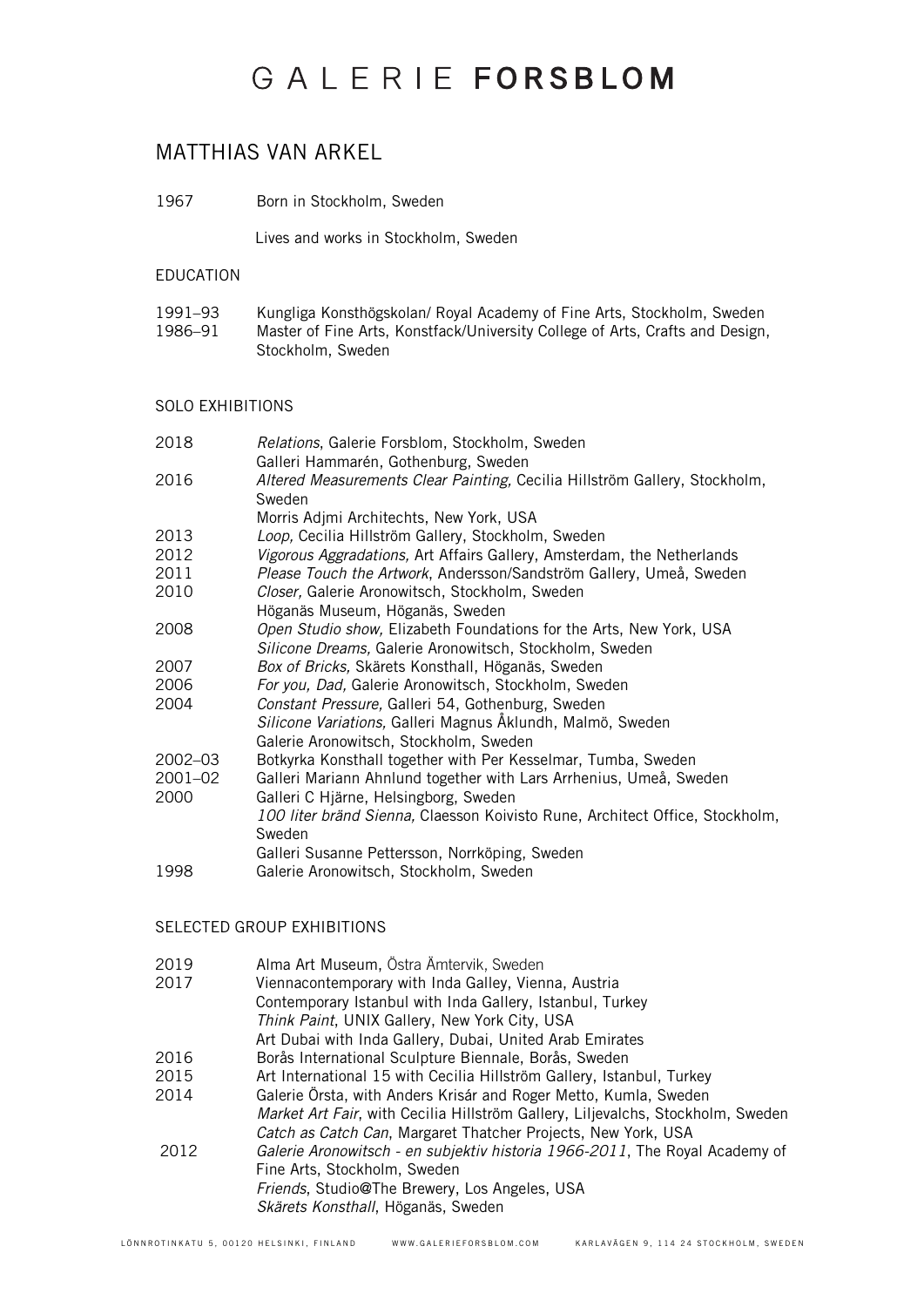### GAIFRIFFORSBIOM

*Galleri Mårtenson & Persson*, Båstad, Sweden *Gallery Konsthandeln*, together with Christian Partos and Gert Marcus, Stockholm, Sweden

- 2010 *Nordic Mixed Media*, The American-Scandinavian Society, New York, USA
- 2008 Installation together with Alex van de Beld, Alma Löv Museum, Karlstad, Sweden
- 2004 *Nytt*: Galleri Aronowitsch, Stockholm, Sweden
- 2004 Skulpturens Hus (Kunsthalle), also curated with Fredrik Söderberg. Together with Matti Kallionen, Petra Lindholm, Jonas Nobell, Johan Turfjell and Christine Ödlundh. Stockholm, Sweden *Flyttar In*, Hemma hos Fredrik c/o Andrehn-Schiptjenko, Stockholm, Sweden
- 2003 *Adagio*, Gävle Konstcentrum (Kunsthalle), Gävle, Sweden *Invasion*, The Dunker Culture Center (Museum), Helsingborg, Sweden
- 2000 Artists of the Gallery and John Coplans, Gallery Niklas von Bartha, London, UK
- Galleri C Hjärne, Helsingborg, Sweden
- 1995 Galerie Aronowitsch, Stockholm, Sweden

### PUBLIC COMMISSIONS

- 2016 Värtahamnen, Stockholm Hamnar, Stockholm, Sweden
- The Williamsburg Building, Williamsburg, Brooklyn
- 2015 Atlantic Plumbing, Washington, USA
- 2013 Kv. Caroli, Malmö, Sweden
- 2012 Kumla Badhus, Kumla, Sweden<br>2011 SL Stockholm Transport, Jakobs
- 2011 SL Stockholm Transport, Jakobsberg, Sweden<br>2006 Hässelbyhallen. Stockholm. Sweden
- 2006 Hässelbyhallen, Stockholm, Sweden<br>2005 Svenska Bostäder, Nybohov, Stockho
- 2005 Svenska Bostäder, Nybohov, Stockholm, Sweden<br>2002 Dialysen Södersjukhuset Stockholm Sweden
- Dialysen, Södersjukhuset, Stockholm, Sweden
- Rotemannen, Alby kulturhus, Stockholm, Sweden<br>1990 Luma företagsby, Stockholm, Sweden
- Luma företagsby, Stockholm, Sweden

### PUBLIC COLLECTIONS

Private collections in USA, Great Britain, Germany, Holland and Scandinavia Moderna Museet in Stockholm, Sweden The National Public Art Council, Stockholm, Sweden The Stockholm Public Art Council, Stockholm, Sweden Borås Art Musuem, Borås, Sweden The SOKO Art Collection, Helsinki, Finland

#### GRANTS

- 2004 Otte Skölds Grant (The Royal Academy of Fine Arts)<br>2001 O and J Hullgrens Grant (The Royal Academy of Fine
- 2001 O and J Hullgrens Grant (The Royal Academy of Fine Arts)<br>2000 IASPIS for an exhibition in London
- IASPIS for an exhibition in London
- The Hanaholm Grant in Helsinki, Finland
- 1999 The Art Grants Committee, 2-year grant<br>1998 IASPIS International Artists Studio Prog
- 1998 IASPIS International Artists Studio Program in Sweden, for a 4-month stay in Karlsruhe, Germany
- 1997 The Art Grants Committee, 1-year grant
- 1996 Lars H. Teschs Foundation<br>1995 Arthur Lundkvist and Maria
- 1995 Arthur Lundkvist and Maria Wines Foundation<br>1990 Stiernstedt Kockenhus Foundation
- Stiernstedt Kockenhus Foundation